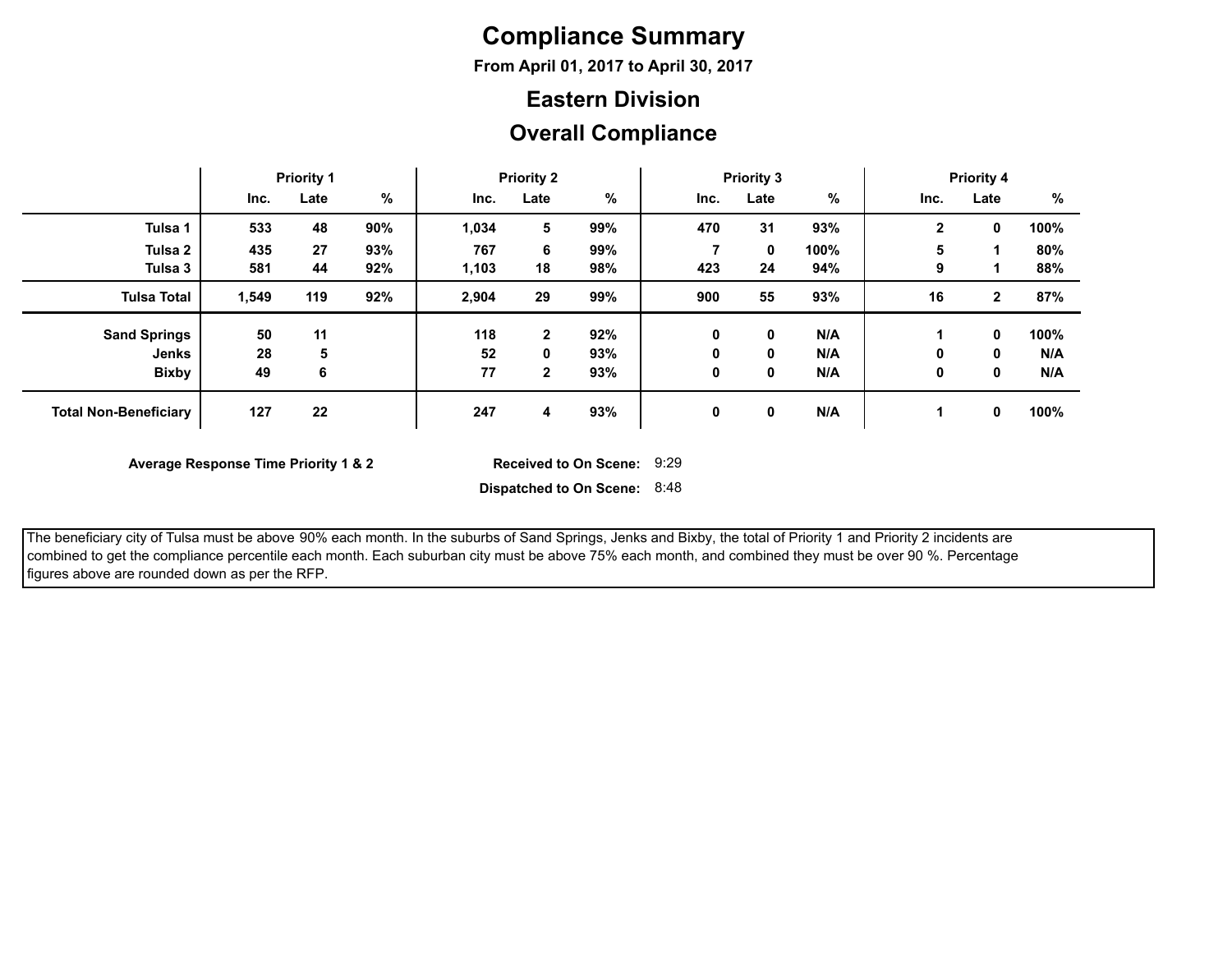# **Compliance Summary**

**From April 01, 2017 to April 30, 2017**

#### **Overall Compliance Western Division**

|                               | <b>Priority 1</b>                                                                                                      |      |     | <b>Priority 2</b> |      |      | <b>Priority 3</b> |             |      | <b>Priority 4</b> |             |      |
|-------------------------------|------------------------------------------------------------------------------------------------------------------------|------|-----|-------------------|------|------|-------------------|-------------|------|-------------------|-------------|------|
|                               | Inc.                                                                                                                   | Late | %   | Inc.              | Late | %    | Inc.              | Late        | %    | Inc.              | Late        | %    |
| <b>Oklahoma City 1</b>        | 906                                                                                                                    | 57   | 93% | 1,518             | 14   | 99%  | 440               | 11          | 97%  | 7                 |             | 85%  |
| <b>Oklahoma City 2</b>        | 909                                                                                                                    | 88   | 90% | 1,352             | 22   | 98%  | 286               | 21          | 92%  | $\mathbf{2}$      | 0           | 100% |
| <b>Edmond</b>                 | 162                                                                                                                    | 17   | 89% | 246               | 5    | 97%  | 54                | 7           | 87%  | 0                 | 0           | N/A  |
| <b>Total OKC &amp; Edmond</b> | 1,977                                                                                                                  | 162  | 91% | 3,116             | 41   | 98%  | 780               | 39          | 95%  | 9                 |             | 88%  |
| <b>Warr Acres</b>             | 18                                                                                                                     |      |     | 37                | 0    | 98%  | 0                 | $\mathbf 0$ | N/A  | 0                 | $\mathbf 0$ | N/A  |
| <b>Bethany</b>                | 54                                                                                                                     |      |     | 109               |      | 95%  | 0                 | 0           | N/A  | 0                 | 0           | N/A  |
| Mustang                       | 30                                                                                                                     | 9    |     | 51                | 3    | 85%  | 18                |             | 94%  | 0                 | 0           | N/A  |
| <b>The Village</b>            | 17                                                                                                                     |      |     | 46                |      | 96%  | 0                 | 0           | N/A  | 0                 | 0           | N/A  |
| <b>Nichols Hills</b>          | 9                                                                                                                      | 0    |     | 6                 | 0    | 100% | 0                 | $\mathbf 0$ | N/A  | 0                 | 0           | N/A  |
| Yukon                         |                                                                                                                        | 0    |     | 3                 | 0    | 100% | 3                 | $\mathbf 0$ | 100% | 0                 | 0           | N/A  |
| <b>Total Non-Beneficiary</b>  | 129                                                                                                                    | 18   |     | 252               | 5    | 93%  | 21                |             | 95%  | $\mathbf 0$       | $\mathbf 0$ | N/A  |
| Piedmont                      | 8                                                                                                                      |      |     | 5                 |      |      | 0                 |             |      | 0                 |             |      |
|                               | 9:30<br>Average Response Time Priority 1 & 2<br><b>Received to On Scene:</b><br>9:02<br><b>Dispatched to On Scene:</b> |      |     |                   |      |      |                   |             |      |                   |             |      |

The beneficiary cities of Oklahoma City and Edmond must be above 90% each month. In the suburbs of Warr Acres, Bethany, Mustang, The Village, Nichols Hills, and Yukon, the total of Priority 1 and Priority 2 incidents are combined to get the compliance percentile each month. Each suburban city must be above 75% each month, and combined they must be over 90 %. Percentage figures above are rounded down as per the RFP.